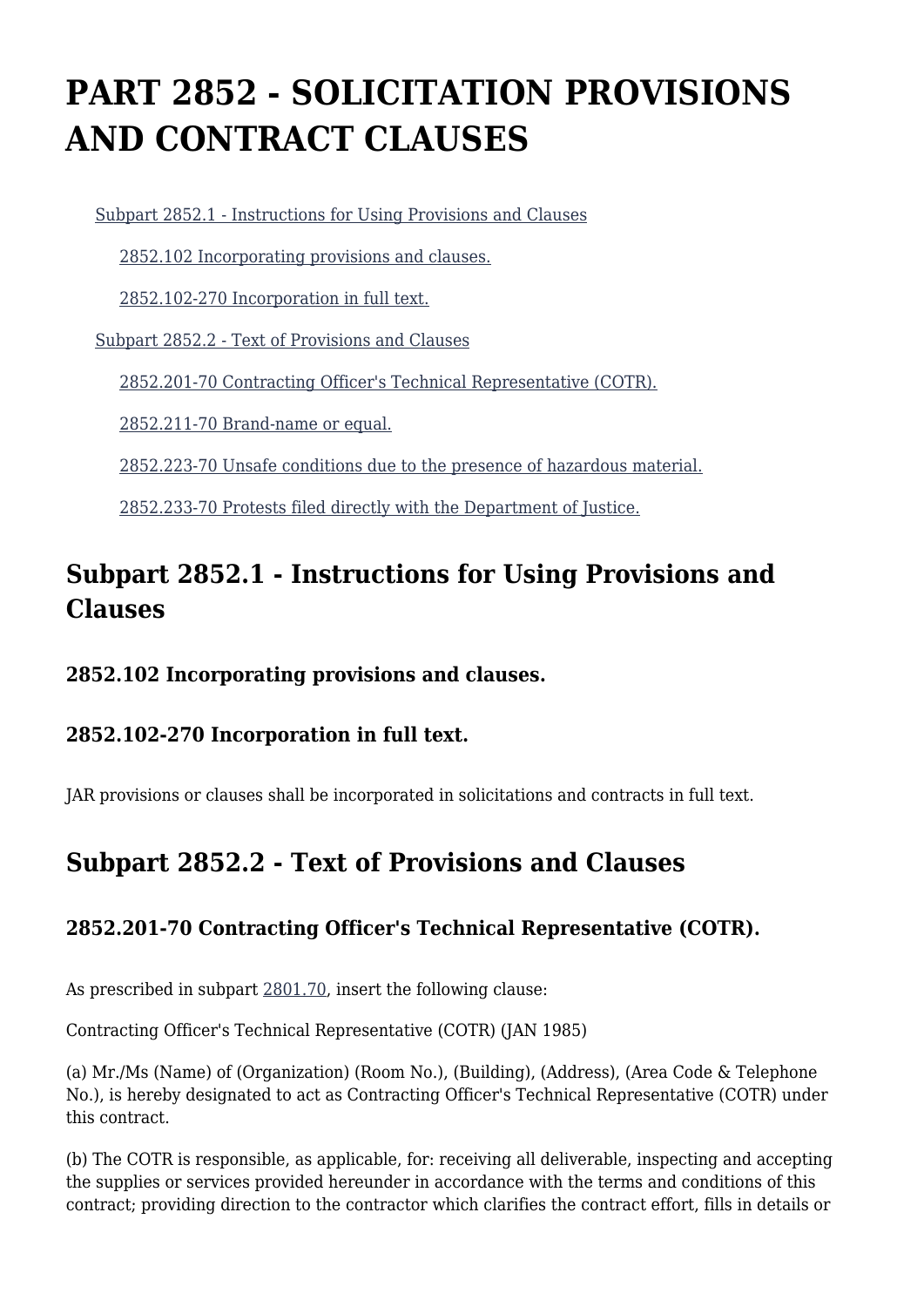otherwise serves to accomplish the contractual Scope of Work; evaluating performance; and certifying all invoices/vouchers for acceptance of the supplies or services furnished for payment.

(c) The COTR does not have the authority to alter the contractor's obligations under the contract, and/or modify any of the expressed terms, conditions, specifications, or cost of the agreement. If as a result of technical discussions it is desirable to alter/change contractual obligations or the Scope of Work, the Contracting Officer shall issue such changes.

(End of clause)

## **2852.211-70 Brand-name or equal.**

As prescribed in [2811.104-70,](https://login.acquisition.gov/%5Brp:link:jar-part-2811%5D#Section_2811_104_70_T48_60116111112) insert the following clause:

Brand-Name or Equal (JAN 1985)

(a) The terms "bid" and "bidders", as used in this clause, include the terms "proposal" and "offerors". The terms "invitation for bids" and "invitational", as used in their clause include the terms "request for proposal" and "request".

(b) If items called for by this invitation for bids have been identified in the schedule by a "brand name or equal" description, such identification is intended to be descriptive but not restrictive, and is to indicate the quality and characteristics of products that will be satisfactory. Bids offering "equal" products (including products of a brand name manufacturer other than the one described by brand name) will be considered for award if such products are clearly identified in the bids and are determined by the Government to meet fully the salient characteristics and requirements listed in the invitation.

(c) Unless the bidder clearly indicates in his/her bid that he/she is offering an "equal" product, his/her bid shall be considered as offering the brand name product referenced in the invitation for bids.

(d)

(1) If the bidder proposes to furnish an "equal" product, the branch name, if any, of the product to be furnished shall be inserted in the space provided in the invitation for bids, or such product shall be otherwise clearly identified in the bid. The evaluation of bids and the determinations to equality of the product offered shall be the responsibility of the Government and will be based on information furnished by the bidder or identified in his/her bid as well as other information reasonably available to the purchasing activity. To ensure the sufficient information is available, the bidder must furnish as a part of his/her bid all description material (such as cuts, illustrations, drawings, or other information) necessary for the purchasing activity to: (i) determine whether the product offered meets the salient characteristics requirements of the invitation for bids, and (ii) established exactly what the bidder proposed to furnish and what the Government would be binding itself to purchase by making an award. The information furnished may include specific references to information previously furnished or information otherwise available to the purchasing activity.

(2) If the bidder proposes to modify a product so as to make it conform to the requirements of the invitation for bids, he/she shall:

(i) include in his/her bid a clear description of such proposed modification, and (ii) clearly mark any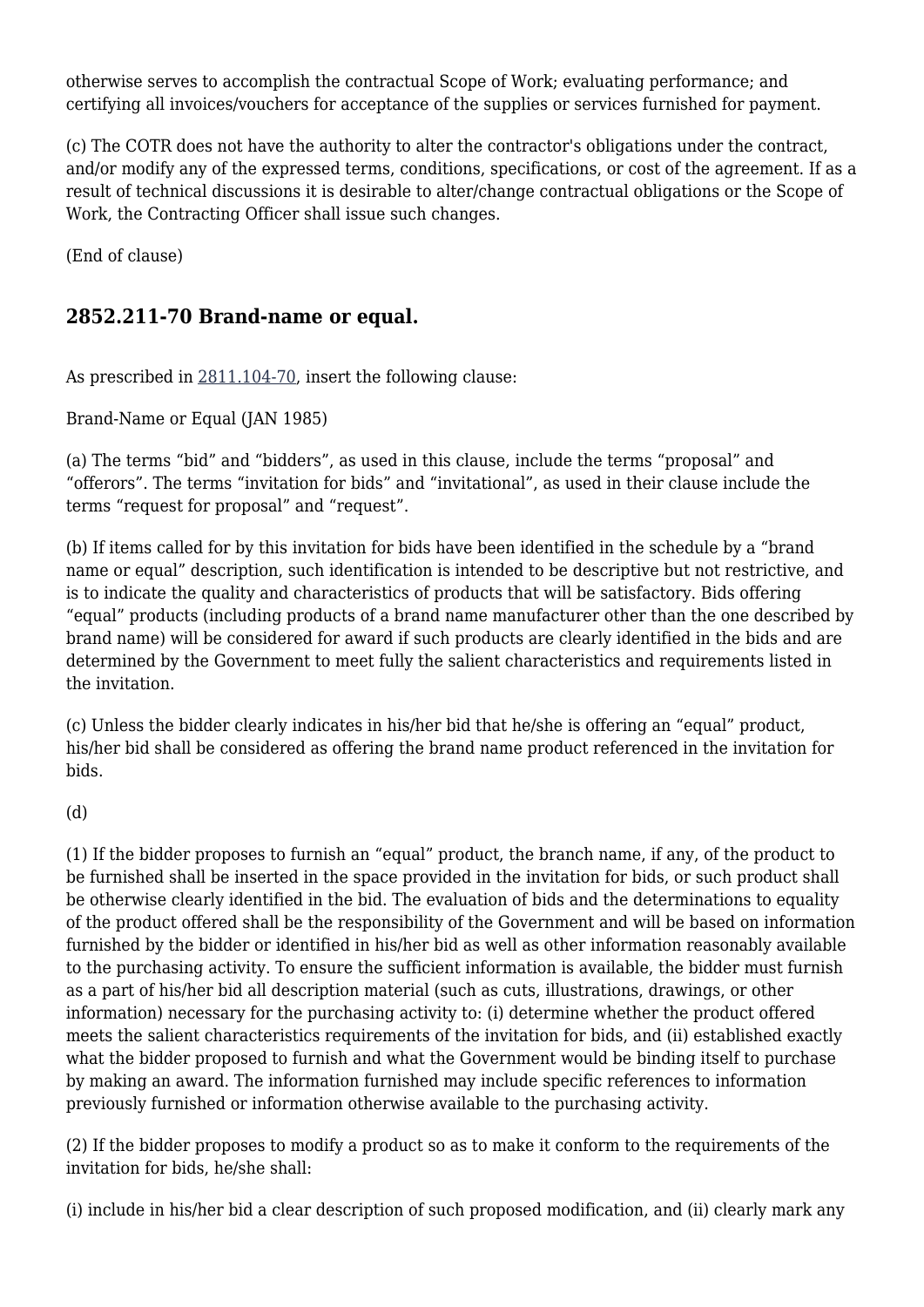description material to show the proposed modifications.

(3) Modifications proposed after the bid opening to make a product conform to a brand name product referenced in the invitation for bids will not be considered.

(End of clause)

## **2852.223-70 Unsafe conditions due to the presence of hazardous material.**

As prescribed in [2823.303-70,](https://login.acquisition.gov/%5Brp:link:jar-part-2823%5D#Section_2823_303_70_T48_60116320211) insert the following clause:

Unsafe Conditions Due to the Presence of Hazardous Material (JUN 1996)

(a) "Unsafe condition" as used in this clause means the actual or potential exposure of contractor or Government employees to a hazardous material as defined in Federal Standard No. 313, and any revisions thereto during the term of this contract, or any other material or working condition designated by the Contracting Officer's Technical Representative (COTR) as potentially hazardous and requiring safety controls.

(b) The Occupational Safety and Health Administration (OSHA) is responsible for issuing and administering regulations that require contractors to appraise its employees of all hazards to which they may be exposed in the course of their employment; proper conditions and precautions for safe use and exposure; and related symptoms and emergency treatment in the event of exposure.

(c) Prior to commencement of work, contractors are required to inspect for and report to the contracting officer or designee the presence of, or suspected presence of, any unsafe condition including asbestos or other hazardous materials or working conditions in areas in which they will be working.

(d) If during the performance of the work under this contract, the contractor or any of its employees, or subcontractor employees, discovers the existence of an unsafe condition, the contractor shall immediately notify the contracting officer, or designee, (with written notice provided not later than three (3) working days thereafter) of the existence of an unsafe condition. Such notice shall include the contractor's recommendations for the protection and the safety of Government, contractor and subcontractor personnel and property that may be exposed to the unsafe condition.

(e) When the Government receives notice of an unsafe condition from the contractor, the parties will agree on a course of action to mitigate the effects of that condition and, if necessary, the contract will be amended. Failure to agree on a course of action will constitute a dispute under the Disputes clause of this contract.

(f) Notice contained in this clause shall relieve the contractor or subcontractors from complying with applicable Federal, State, and local laws, codes, ordinances and regulations (including the obtaining of licenses and permits) in connection with hazardous material including but not limited to the use, disturbance, or disposal of such material.

(End of clause)

## **2852.233-70 Protests filed directly with the Department of Justice.**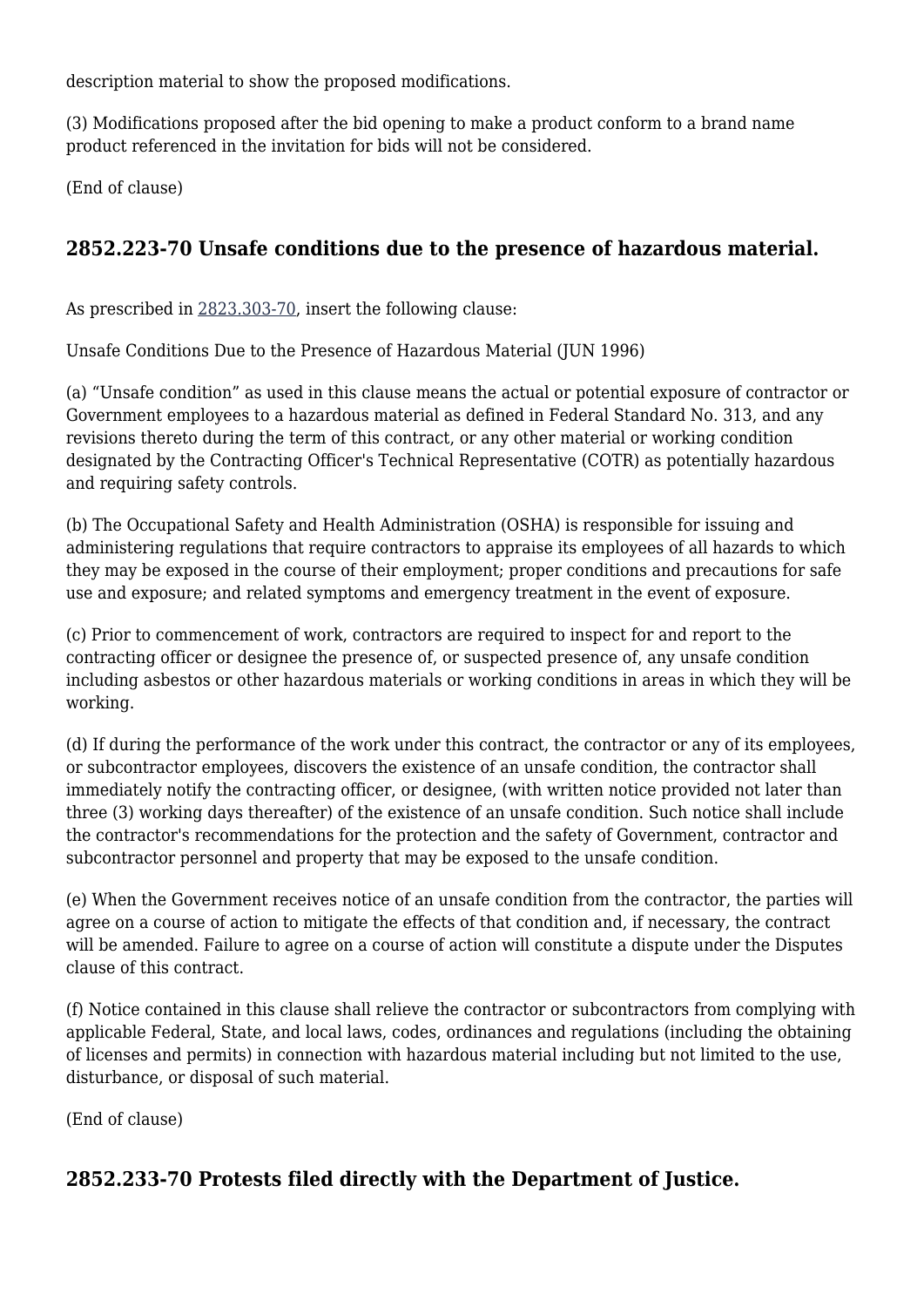As prescribed in [2833.102\(](https://login.acquisition.gov/%5Brp:link:jar-part-2833%5D#Section_2833_102_T48_60116428112)d), insert a clause substantially as follows:

Protests Filed Directly With the Department of Justice (JAN 1998)

(a) The following definitions apply in this provision:

(1) "Agency Protest Official" means the official, other than the contracting officer, designated to review and decide procurement protests filed with a contracting activity of the Department of Justice.

(2) "Deciding Official" means the person chosen by the protestor to decide the agency protest; it may be either the Contracting Officer or the Agency Protest Official.

(3) "Interested Party" means an actual or prospective offeror whose direct economic interest would be affected by the award of a contract or by the failure to award a contract.

(b) A protest filed directly with the Department of Justice must:

(1) Indicate that it is a protest to the agency.

(2) Be filed with the Contracting Officer.

(3) State whether the protestor chooses to have the Contracting Officer or the Agency Protest Official decide the protest. If the protestor is silent on this matter, the Contracting Officer will decide the protest.

(4) Indicate whether the protestor prefers to make an oral or written presentation of arguments in support of the protest to the deciding official.

(5) Include the information required by FAR 33.103(a)(2):

(i) Name, address, facsimile number and telephone number of the protestor.

(ii) Solicitation or contract number.

(iii) Detailed statement of the legal and factual grounds for the protest, to include a description of resulting prejudice to the protestor.

(iv) Copies of relevant documents.

(v) Request for a ruling by the agency.

(vi) Statement as to the form of relief requested.

(vii) All information establishing that the protestor is an interested party for the purpose of filing a protest.

(viii) All information establishing the timeliness of this protest.

(c) An interested party filing a protest with the Department of Justice has the choice of requesting either that the Contracting Officer or the Agency Protest Official decide the protest.

(d) The decision by the Agency Protest Official is an alternative to a decision by the Contracting Officer. The Agency Protest Official will not consider appeals from the Contracting Officer's decision